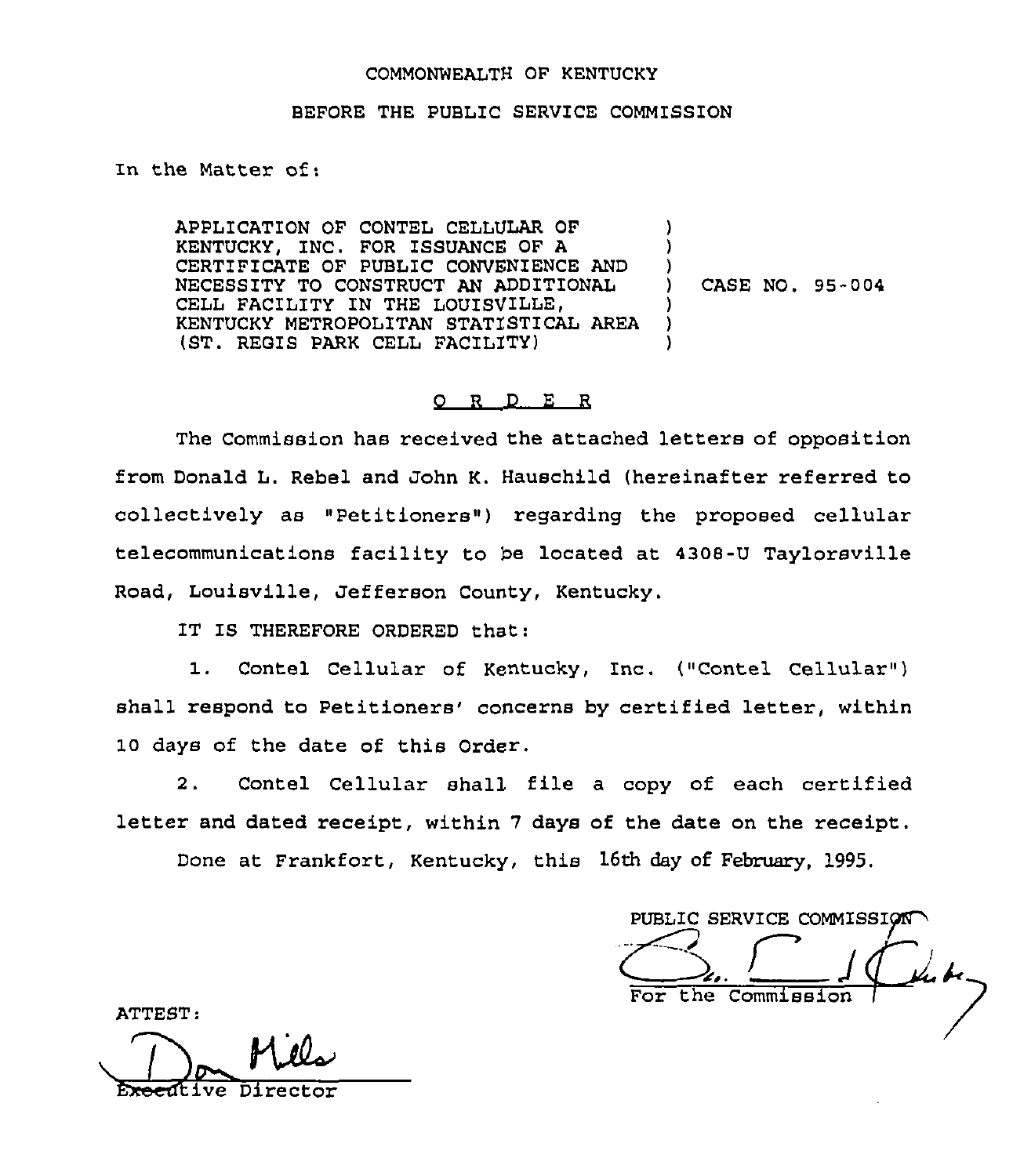アヒレビシャー

February 10, 1995

FEB 13 1995

COMMISSION

Executive Director Public Service Commission of Kentucky PO Box 615 Frankfort KY 40602

Dear Director;

Just a note to express my concern about the CELLULAR ONE TOWER that may be built at 4300 Taylorsvillo Road, in Louisville, Kentucky. I AN OPPOSED to this construction at this location.

I purchased a home near this location within the past two years, this area is a very fine to place to live and the construction of such a tower would decrease tho value of the many fine homes in the area. I want my home to maintaine its value, not lose value.

Health risk are an additional concern with construction of such <sup>a</sup> tower. This alone should stop this project in this area of growing population on the East side of Louisville.

PLEASE STOP this project. I am requesting that approval be denied. I believe that a full and complete public hearing be held on this unwanted project. (Case No.95-004)

Sincerely:

red . Rebel

Donald L. Rebel<br>3119 Pamela Wav Louisville Ky 40220